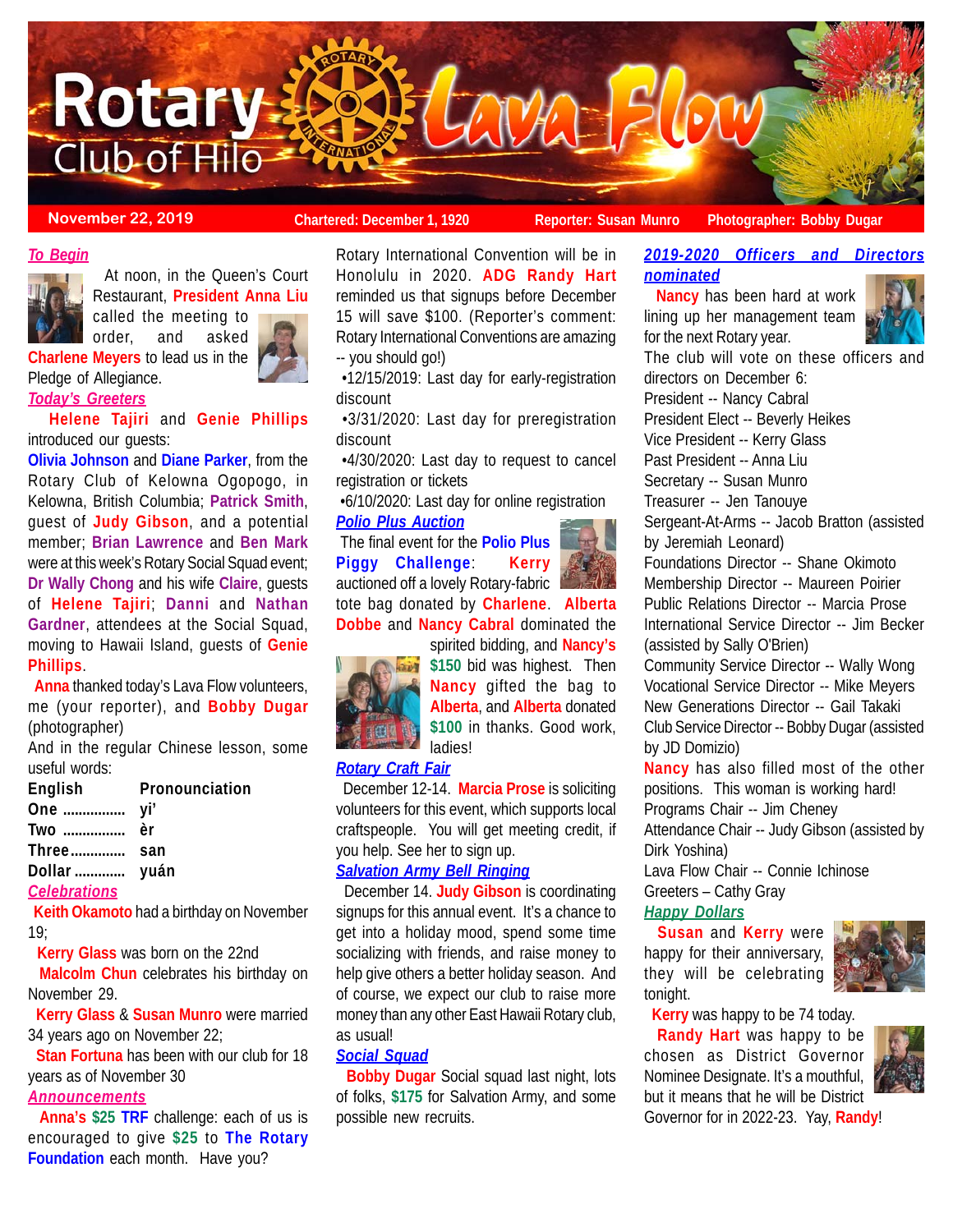### *Birthdays:*

**Randy Hart** November 12 **Nate Chang** November 13 **Keith Okamoto** November 19 **Kerry Glass** November 22 **Malcolm Chun** November 29

#### *Club Anniversary:*

**Kathleen McGilvary** November 1, 2013 (6) **Gene Tao** November 1, 1985 (34) **Bob Fujimoto** November 16, 1959 (60) **Stan Fortuna** November 30, 2001 (18)

## *Wedding Anniversary:*

**Gay & Chuck Porter** Nov. 7, 1992 (27) **Gene & Julia Tao** Nov. 13, 1963 (56) **Susan Munro & Kerry Glass** Nov. 22, 1985 (34)

## *Announcements:*

**Fri. Dec 6 - Beckie Marshall** What is VASH (Visitor Aloha Society of Hawaii) **Fri. Dec 13 - Treena Breyfogle** Adventures!

#### *Club Administration* **2019 – 2020**

- President **Anna Liu**
- Past President **Keith Okamoto**
- President Elect **Nancy Cabral**
- Vice President **Mitch Dodo**
- Secretary **Jen Tanouye**
- Treasurer **Corey Kawamoto**
- Sergeant at Arms – **Jacob Bratton**
- Rotary Foundations **Kerry Glass**
- Membership **Maureen Poirier**
- Public Relations **Marcia Prose**
- International Service **Steve Handy Jr.**
- Community Service **Wally Wong**
- Vocational Service **Bobby Dugar**
- Club Service **Shane Okimoto**
- New Generations **Beverley Heikes** • Program Chair – **Mike Meyer**
- Attendance Chair **Judy Gibson**
- Lava Flow Chair **Susan Munro**
- Greeters **Cathy Gray**

#### **Foundation Chairpersons:**

- Hilo Rotary Club Foundation **Tim Beatty**
- Hawaii Rotary YouthFoundation **Mitchell Dodo**
- Sunao WadaFoundation **Mitchell Dodo**



 **Genie Phillips** announced that she is back at work, doing real estate for Day-Lum, and she closed her first escrow this week. Congratulations, **Genie**!

**Alberta** spent some time with **Cindy Boots**



recently – **Cindy** was back on the island, but she didn't get a chance to attend a club meeting, because we haven't had many recently. Nevertheless, **Cindy** sent some

big donations for **Alberta** to present. We miss you, **Cindy**!

 **Marcia** says the Palace is "this close" to air conditioning. A Giving Tuesday promotion will be featured on the Palace web site next week

**Mike Meyer** was not exactly happy, but "at

least it wasn't a stroke". He's spent some time in the hospital looking for a diagnosis for the seizures he's had recently. He says if one

happens during a meeting, we should just clear a space around him and let him get through it. They only last about 5 minutes, and no need to even call 911. (Really, that's what he said.) **Mike**, we're thinking about you.

**Nancy** had her usual generous donation, and



suggested that we sign up for Bell Ringing, because it's a good time to spend some quality time with other members.

**Kathleen McGilvray** was happy for or our



participation in the YWCA's Walk a Mile. **Mitch** had very cool shoes.

**Bobby** had some happy dollars for the



possible new members that have come to us via Facebook and the Social Squad. (And we thank you, **Bobby**, 'cause those

are your projects!). And **Bobby** says the Humane Society needs volunteers. See him for more info or check their web site.

## *Club Assembly*

 It's Club Assembly time, where Committee Chairs and Directors report:

 **Marcia**, our excellent Public Relations chair, reported that this month we were in the Rotarian Magazine. And are continuing to run our successful full-page ads in the Tribune Herald.

 **Beverly**, youth services czarina, says Rotary in Kindergarten reads to 525 students each month, and that plans are underway for this year's **RYLA**. And she can always use more volunteers. Call her.

 **Wally**, Mr Community Service, announced that this year we have given 100 kids' backpacks to the Salvation Army, dictionaries to 300 3rd graders, and helped at the Halloween keiki party. A Thanksgiving dinner will be presented at the Hawaii Island Home for Recovery, "glam bags" will be distributed to needy women, and there will be beach cleanup at Rotary Park.

 **Steve Handy**, International Services Director, thanked the **HRCF** for its support. Projects include a Telemedicine project in India, spearheaded by **Jim Becker**, and a cataract surgery project, also in India.

## *Two Truths and a Lie (x2)*

**Anna** started this game by challenging **Keith**



**Okamoto**. Here are his statements – can you guess which is not true? 1) he won a hula contest as a child; 2) he once

rode on Blackhawk

helicopter with a general; 3) he met his wife at a strip club. We had extra time, so other folks



were willing to challenge us to guess, even some of our guests.

 And **Bobby Dugar** had this to say: 1) he played the French horn as a youth; 2) somewhere on his body, there's a tattoo of a weasel; 3) he played baseball all the way through college. If you weren't there, you're going to have to ask! *The End*

 **Kerry** led us in the **4-Way Test**, and **Anna** rang the bell. Next meeting will be December 6.